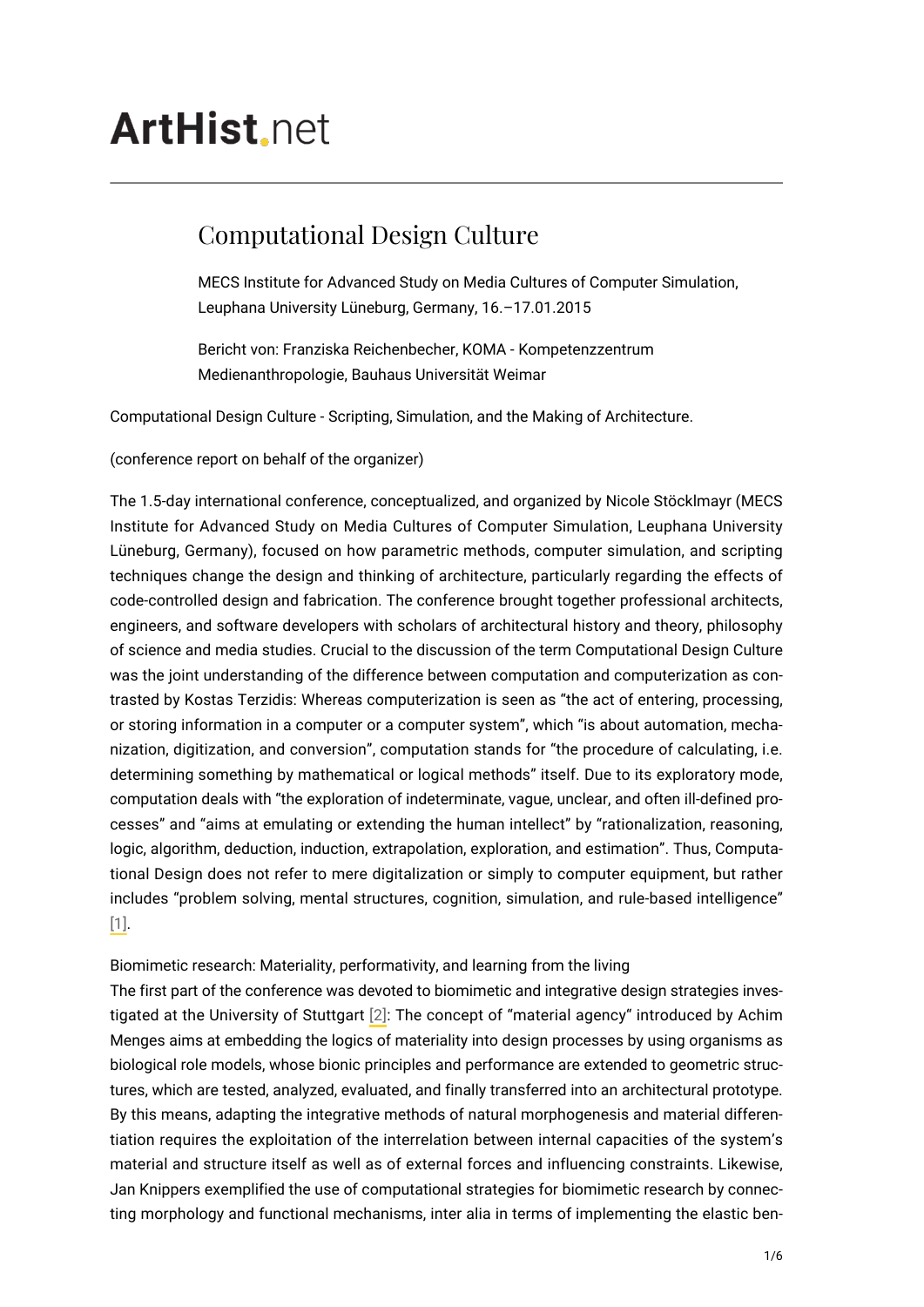#### ArtHist.net

ding logic of blossoms into a performative kinematic model applicable to facade systems. Both talks illustrated that, as biology demonstrates, materiality is not given, but constructible by rediscovering the structure and the potential that lies in the matter (Menges), which can only be done with the help of computational tools and thinking. Moreover, Computation Design Culture changes the perspective on technology: according to Knippers, computational environments show that simple structures adapted from natural evolution and implementing heterogeneous and anisotropic materials, hierarchy, redundancy, and multi-functionality are much more efficient than constructions that base on mono-functional components, isotropic materials, and hypercomplex inlays. Even in space architecture computational methods deal with a certain curiosity about the living: the GrAB project introduced by space architect Barbara Imhof follows the notion that natural growth patterns and processes can be applied to building, for example by transferring genetically controlled growing processes of self-organizing organisms into living architecture [\[3\]](#page-4-0). In addition, Gabriele Gramelsberger gave an insight into how the parametric ideas of variation, repeatable elements, and building systems are implemented into the computer-aided design of useful organisms in synthetic biology using the principle of "brickification". Reflecting the ethical horizon of such undertakings should also be part of the discourse on Computational Design Culture, since it does not end with the optimization of things, but reconfigures the ideas of life, design, and matter.

#### <span id="page-1-0"></span>Modifications of working methods and the architect's self-conception

<span id="page-1-1"></span>As many of the speakers emphasized, a Computation Design Culture requires and supports not only highly interdisciplinary collaborations but also the convergence of disciplines. In so far as integrative design not only focuses on the integration of form and function but also of the disciplines, the historical distinction between architects and engineers no longer can be maintained (Knippers) and architects tend to become programmers and vice versa. Therefore, one of the central threads running through the conference concerned the motif that a Computational Design Culture dispenses with the traditional concept of the architect as an author-subject that brings design-objects into being. Instead, the exchange of information becomes the linchpin of work and architectural design becomes increasingly aware of its own media conditions. Furthermore, Knippers pointed out that, while model thinking means dynamic process thinking, it involves both technologically conditioned top-down and biologically derived bottom-up principles [\[4\]](#page-4-1). But Computation Design also shows analogies to ancient methods of operating: Stefan Rutzinger argued that similar to 16th century alchemists, who dealt with the unknown through passionate search and experimentation, contemporary architects play with parametric design strategies and discover the new through simulation. In terms of the relevant technological procedures, Moritz Heimrath demonstrated by means of examples how the software karamba3d deforms and reconfigures a 3-dimensional model according to the changing of its parameters and how it controls the responding structural and material behavior by algorithms. He also made comprehensible the representation of the series of modeled versions and calculated results of the structural analysis via 3d-grids.

#### Robotic fabrication and new aesthetics

Computational techniques become essentially productive in terms of fabrication, as in the programming of robotic interaction by which self-expression of (synthetic fiber) material is supported. Matias del Campo and Sandra Manninger's approach to contemporary "mood architecture" is closely linked to questions of fabrication: While throughout the history of architecture atmospheric spaces were primarily created through columns, openings, and the use of light and shadow, today autonomous robotic construction enables creating non-Euclidian objects that influence the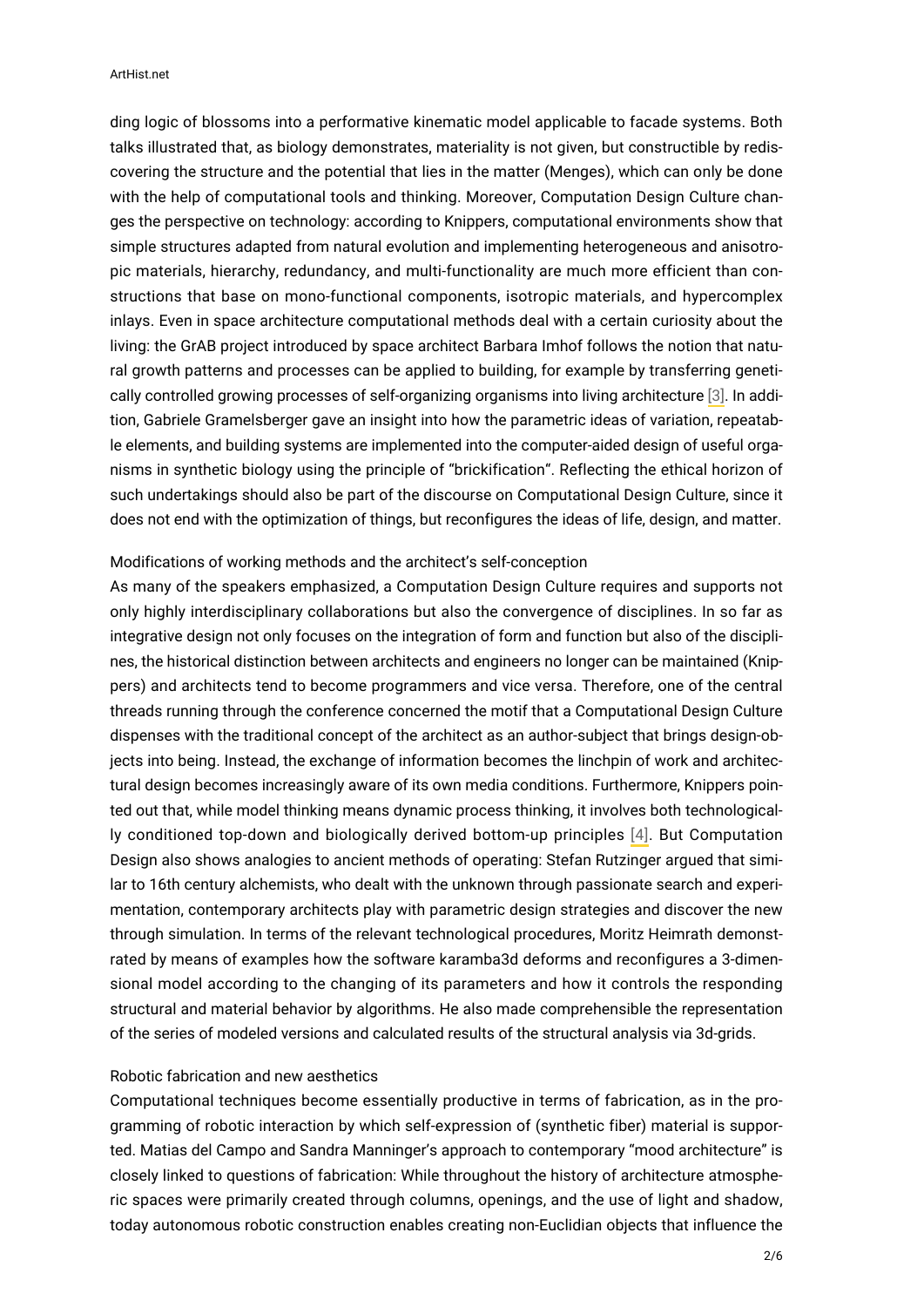<span id="page-2-1"></span><span id="page-2-0"></span>spatial experience and establishing a new way of mood generation via form finding. Whereas casting and molding need a formwork to shape the material, autonomous fabrication bases on a small set of rules that cause the robotic system to behave responsively in order to construct a spatial figuration out of the material [\[5\].](#page-4-2) In recent tests dealing with gravity as the main forming force and working with thermodynamic material, "moody objects" emerge in the form building process and by nature itself. Their specific aesthetic can be described as fuzzy, imprecise and, to some extent, monstrous, because, as Gramelsberger explained, they arise from organic recursion and permutation [\[6\]](#page-4-3). By arguing that a philosophy of parametric thinking has to take up the convergence of numerical variation (as in parametric design rooted in systems dynamics modeling) and geometric repetition of simple forms (as observable in the generative designs presented by Knippers), Gramelsberger stressed that bringing both aspects together leads to non-strict iterativity – a principle belonging to natural morphology and even fractal geometry. Within repetitive processes, such as feedback loops, the optimal solution of a problem is developed during several iterations of responsively varied, but simple design operations. Parametric design therefore overcomes geometric constructive symmetry by creating self-referential objects, whose form results from non-strict iterative operations. Thus, parametric design converts uniform objects into naturalistic non-uniform ones. Another approach towards creating atmospheric spaces suggested by Andrea Graser refers to light and its impact on the emotional experience of spatial quality. She contextualized the generating of individual light spaces as part of the paradigm shift from light as the medium of visualization to light as a phenomenon that is visual by itself and therefore can be discovered via visual coding. In a project implemented at a geriatric center in Vienna, Graser contributes to prototyping translucent light panels, which display light scenes due to different parameters such as movement, speed, color or brightness. This and similar projects are supposed to elaborate light as architecture in the long run. A vigorous debate was launched by Stefan Rutzinger's discussion on re-thinking the term "form": The Temporary Art Pavilion in Salzburg and the installation The Art of ReCreation in Vienna both consist of simple repetitive elements aggregated according to a small set of rules, which is why the pavilions create the impression of irregular, mass-like conglomerates as if they were objects without contour. Their vague formation indicates that, according to Rutzinger, the deeper parametric methods are implemented, the more formless becomes the result. While the classical understanding of architecture assumes the distinction between content and its physical appearance, he proposed the term "formless" in order to address the unknown, multilayered, and inconsistent, which can only be achieved approximately [\[7\].](#page-4-4)

### <span id="page-2-2"></span>Epistemological consequences of the Computation Design Culture

<span id="page-2-3"></span>The keynote held by Mario Carpo focused on the epistemological impact of big data analysis and simulation on sciences and design. Inasmuch, even in architecture, customized mass production of variations supersedes the mechanical reproduction of identical copies that was characteristic for industrial fabrication in the modern age [\[8\],](#page-4-5) mathematical data compression via formulas (as in CAD software) not only makes physical data compression by descriptive geometry (i.e. blueprints) superfluous but also allows the prediction of the future at the smallest scale. By presuming that for every future event one can find a precedent and relying on the assumption that the same conditions will always produce the same result, big data not only leads to a "new science of singularity" driven by infinite granularity, but also raises the question of how innovation can be addressed. At that point, simulation goes much further than big data analysis, because it liberates the designer from the (recorded) past by predicting scenarios for which no precedent exists. In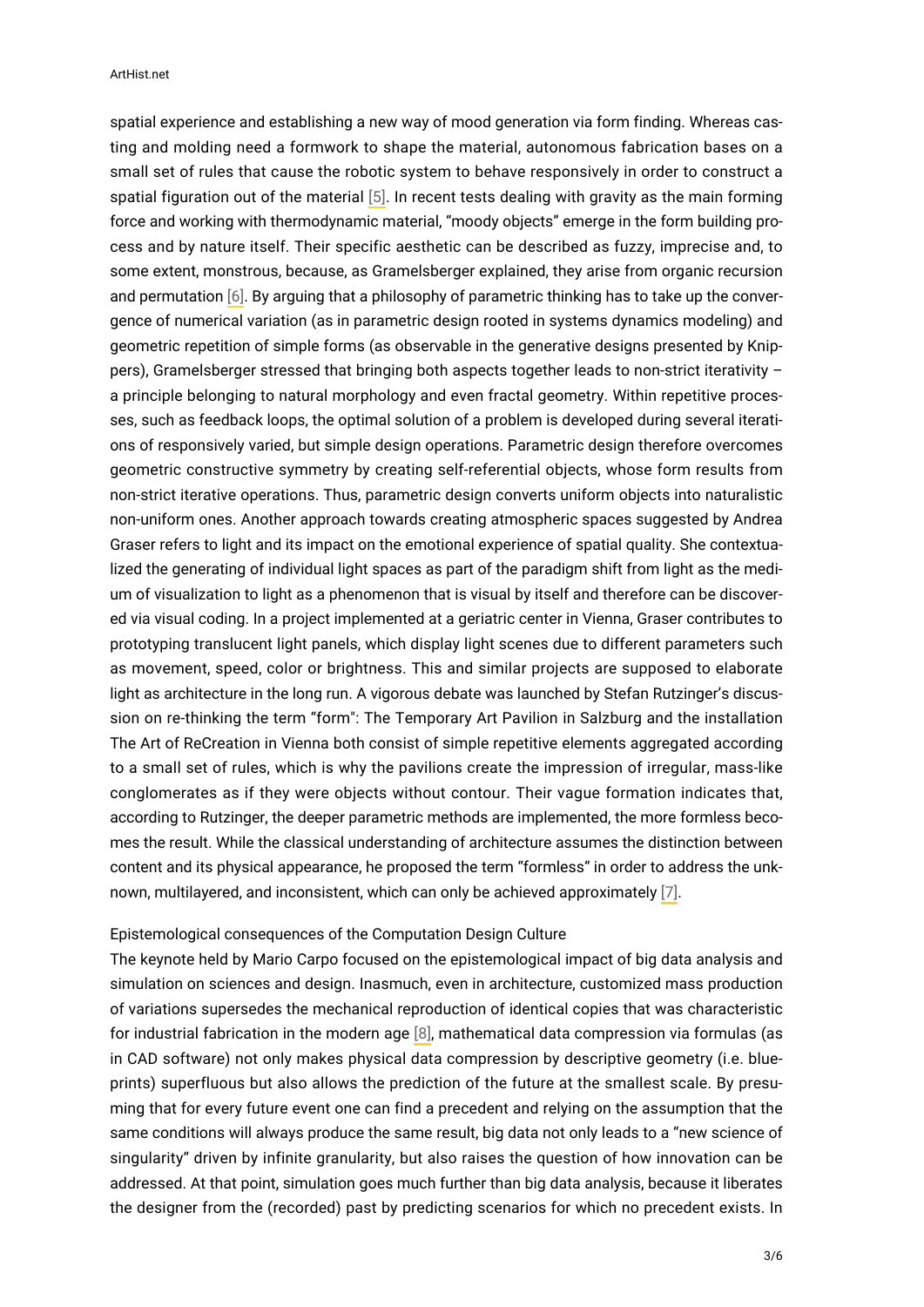<span id="page-3-2"></span>terms of providing an additional test of truth beyond material reality simulation does not depend on the understanding of the abstract laws determining the world and even the principle of trial and error is brought forward into virtual reality. Thus, simulation in accordance with Friedrich Kittler stands for the affirmation of the non-existent [\[9\]](#page-4-6). Whereas calculating splines (as "small data") means to simplify complexity, big data analysis at least tends to deal with complexity itself and complies better with the discreteness, randomness, and irregularity of nature as it is  $-$  apart from the paradox of measuring and copying the totality of an event. Accordingly, the style of big data appears fragmentary and disconnected compared to the elegant and continuous spline curves notated as mathematical functions, which were dominant in the early 1990s [\[10\].](#page-4-7) Corresponding to Carpo, del Campo and Manninger suggested that their "moody objects" explore the "ontographic qualities" inherent to Computational Design technologies and represent a virtually post-human epistemology, in which (aesthetic) knowledge emerges autonomously within the process, just as Rutzinger outlined concerning the "formless".

#### <span id="page-3-3"></span>Conclusion

The fact that most of the contributions focused on particular (avant-garde) design projects should not disguise the consequent entitlement to conceptual perspectivation and theoretical connectivity that was pivotal in the problem-oriented talks and critical discussions. The practically orientated approach complied with a methodological program for reflecting the subject from a decidedly media theoretical perspective: it is apparent that the whole conference executed the Nietzschean catchphrase that our writing tools are also working on our thoughts [\[11\]](#page-4-8). Hence, the conference implicitly refuted the separation of academic theory and practice.

<span id="page-3-5"></span><span id="page-3-4"></span>Although scripting at first glance seems to become secondary while hidden behind the software (which is a well-known idiosyncrasy of media, too), it allows to handle high-level complexity of systems on variable scales and with numerous variations. Thus, computational tools open up the exploration of new aesthetics by approaching the formless or the monstrous, by focusing on the interrelation of form, function, fabrication, and of materiality itself. Hence, they push the reflection on primary concepts such as form, matter, structure, and ornamentation [\[12\]](#page-4-9). By sharpening two different meanings of the term simulation, Carpo initiated probably the most concise synopsis that could have been drawn from the lectures: whereas simulation on the one hand refers to imitating artifacts, it can be understood as a methodological tool for prediction and optimization on the other hand. As identified by Carpo, the conference contributions clearly applied to the overlapping of both, the representational and the technological aspect of simulation. By dispensing the traditional architect-subject, Computational Design Culture admits an own operative agency and epistemological autonomy to the design itself and to the technologies and methods it arises from. Questioning dichotomies such as form/matter or inanimated/living contributes to this very shift [\[13\].](#page-5-0) To what extent Computational Design is moving towards a relativization of opposites or actually to their extensive suspension, remains to be seen in the future. As it turned out, the transdisciplinary approach of the conference resulted in a very productive, informed, and lively debate about the characteristics of what can be conceptualized as Computational Design Culture, and, thus, prepared the ground for further research on this topic [\[14\]](#page-5-1).

#### <span id="page-3-7"></span><span id="page-3-6"></span><span id="page-3-1"></span><span id="page-3-0"></span>Notes:

[\[1\]](#page-0-0) Kostas Terzidis: Expressive Form: A Conceptual Approach to Computational Design, London, New York 2003, p. 69; see also: Algorithmic Architecture, Jordan Hill 2006.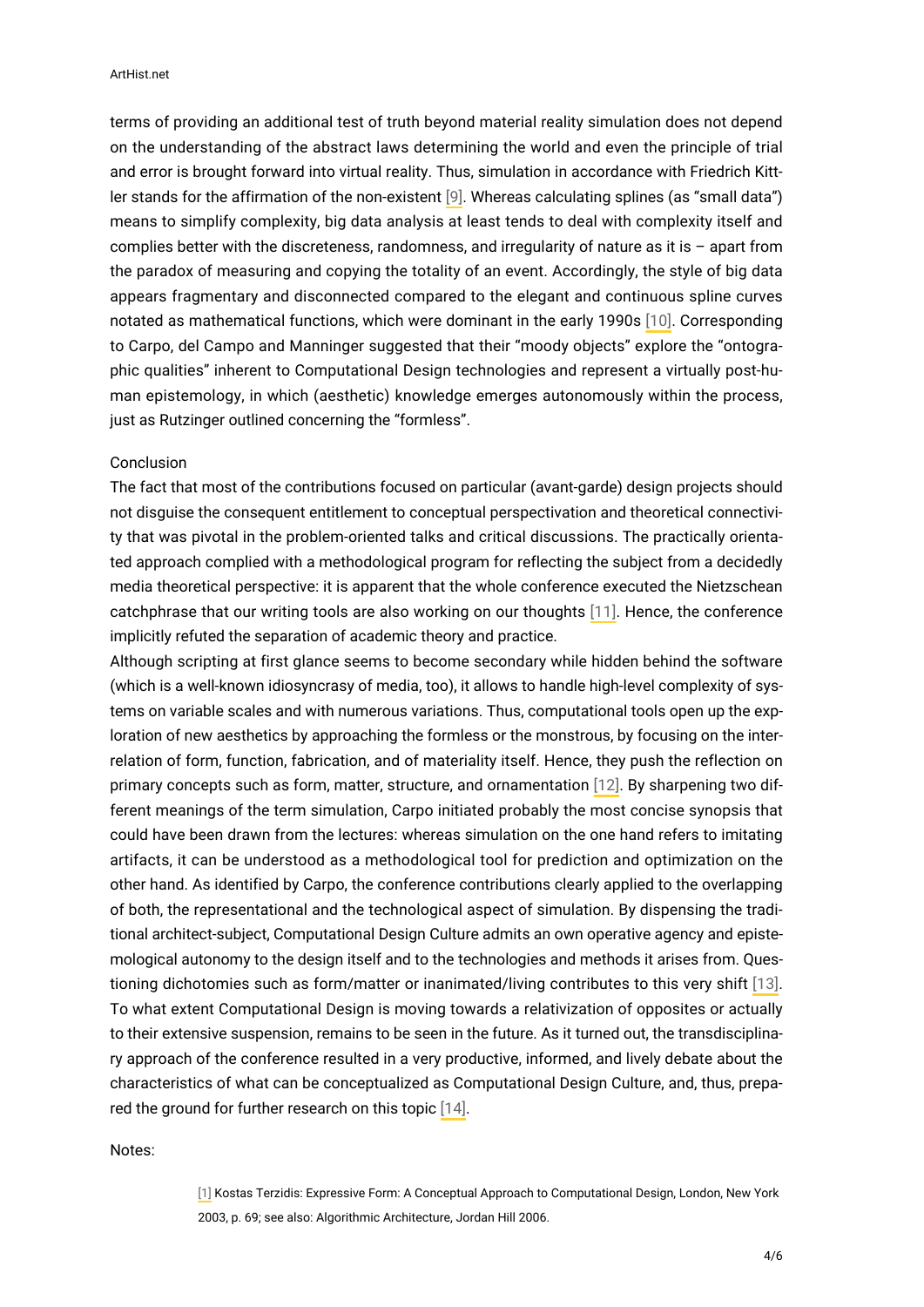[\[2\]](#page-0-1) For further details of the design research at the ICD/ITKE Stuttgart see i.e.: Moritz Dörstelmann, Stefana Parascho, Marshall Prado, Achim Menges, Jan Knippers: "Integrative Computational Design Methodologies for Modular Architectural Fiber Composite Morphologies", in: Design Agency [Proceedings of the 34th Annual Conference of the Association for Computer Aided Design in Architecture (ACADIA)], Los Angeles 2014, pp. 219-228, DOI: 10.13140/2.1.5186.0485.

<span id="page-4-0"></span>[\[3\]](#page-1-0) Imhof also presented another two futuristic projects realized at the trans-disciplinary platform of Liquifer Systems Group, which deal significantly with computational issues: The design of an autonomous self- deployable habitat applicable to extreme terrestrial environments and to near-term space missions (SHEE) needs to integrate parameters related to cost reduction, to optimization of capacities, but also to human factors. Secondly, Imhof outlined the undertaking of sending a mobile robotic 3d-printer to the moon that receives digital 3d-files from earth and produces complex structures without the help of human assistance on site. For this purpose the printer uses only the material given at the place of action, so that producing easily on demand allows a self-sufficient supply within the extraterrestrial environment. Although these projects are still in their exploration and testing phase, they show the potentials of robotics, biomimetics, and simulation for tackling highly complex challenges that involve many parameters and process a huge amount of data to be exchanged. For more information about the projects of the Liquifer Systems Group see: <[http://www.liquifer.com>](http://www.liquifer.com).

<span id="page-4-1"></span>[\[4\]](#page-1-1) See: Jan Knippers: "From Model Thinking to Process Design", in: Architectural Design (Special Issue Computation Works: The Building of Algorithmic Thought), Vol. 83, Issue 2, pp. 74-81, March/April 2013, DOI: 10.1002/ad.1558.

<span id="page-4-2"></span>[\[5\]](#page-2-0) For additional explanation on autonomous robotic fabrication see: Matias del Campo: "Autonomous Tectonics II", in: Paradigms in Computing: Making, Machines, and Models for Design Agency in Architecture, eds. David Jason Gerber, Mariana Ibanez, Los Angeles 2014, pp. 298-306.

<span id="page-4-3"></span>[\[6\]](#page-2-1) See: Gabriele Gramelsberger: "Schrift auf den Punkt gebracht - Extrapolation, Rekursion, Simulation", in: Schriftbildlichkeit. Wahrnehmbarkeit, Materialität und Operativität von Notationen, eds. Eva Cancik-Kirschbaum, Sybille Krämer, Rainer Totzke, Berlin 2012, pp. 389-400.

<span id="page-4-4"></span>[\[7\]](#page-2-2) See the description of The Art of ReCreation in Vienna by Emilia Margaretha: "Gezielte Formlosigkeit: Pavillon in Wien", in: Detail – Das Architekturportal (7.07.2014) <<http://www.detail.de/architektur/themen/gezielte-formlosigkeit-pavillon-in-wien-023455.html>>.

<span id="page-4-5"></span>[\[8\]](#page-2-3) See: Mario Carpo: Architecture in the Age of Printing: Orality, Writing, Typography, and Printed Images in the History of Architectural Theory, Cambridge/Mass. 2001; The Alphabet and the Algorithm, Cambridge/Mass. 2011.

<span id="page-4-6"></span>[\[9\]](#page-3-2) See: Friedrich Kittler: "Fiktion und Simulation I", in: Kanalarbeit. Medienstrategien im Kulturwandel, ed. Hans Ulrich Reck, Basel, Frankfurt a. M. 1988, pp. 269-274.

<span id="page-4-7"></span>[\[10\]](#page-3-3) See: Mario Carpo: "Breaking the curve", in: Artforum (February 2014), pp. 169-173.

<span id="page-4-9"></span><span id="page-4-8"></span>[\[11\]](#page-3-4) See: Friedrich Nietzsche: Letter to Peter Gast (Heinrich Köselitz) of 16. February 1882, in: Friedrich Nietzsche: Sämtliche Briefe. Kritische Studienausgabe in 8 Bänden, pt. 6, Januar 1880 - Dezember 1884, eds. Giorgio Colli, Mazzino Montinari, Munich, Berlin, New York 1986, pp. 171-172; Friedrich Kittler: "Unser Schreibzeug, unsere Liebe - im Nachhinein", in: Friedrich Nietzsche: Schreibmaschinentexte, eds. Stephan Günzel, Rüdiger Schmidt-Grépály, Weimar 2009, pp. 102-104.